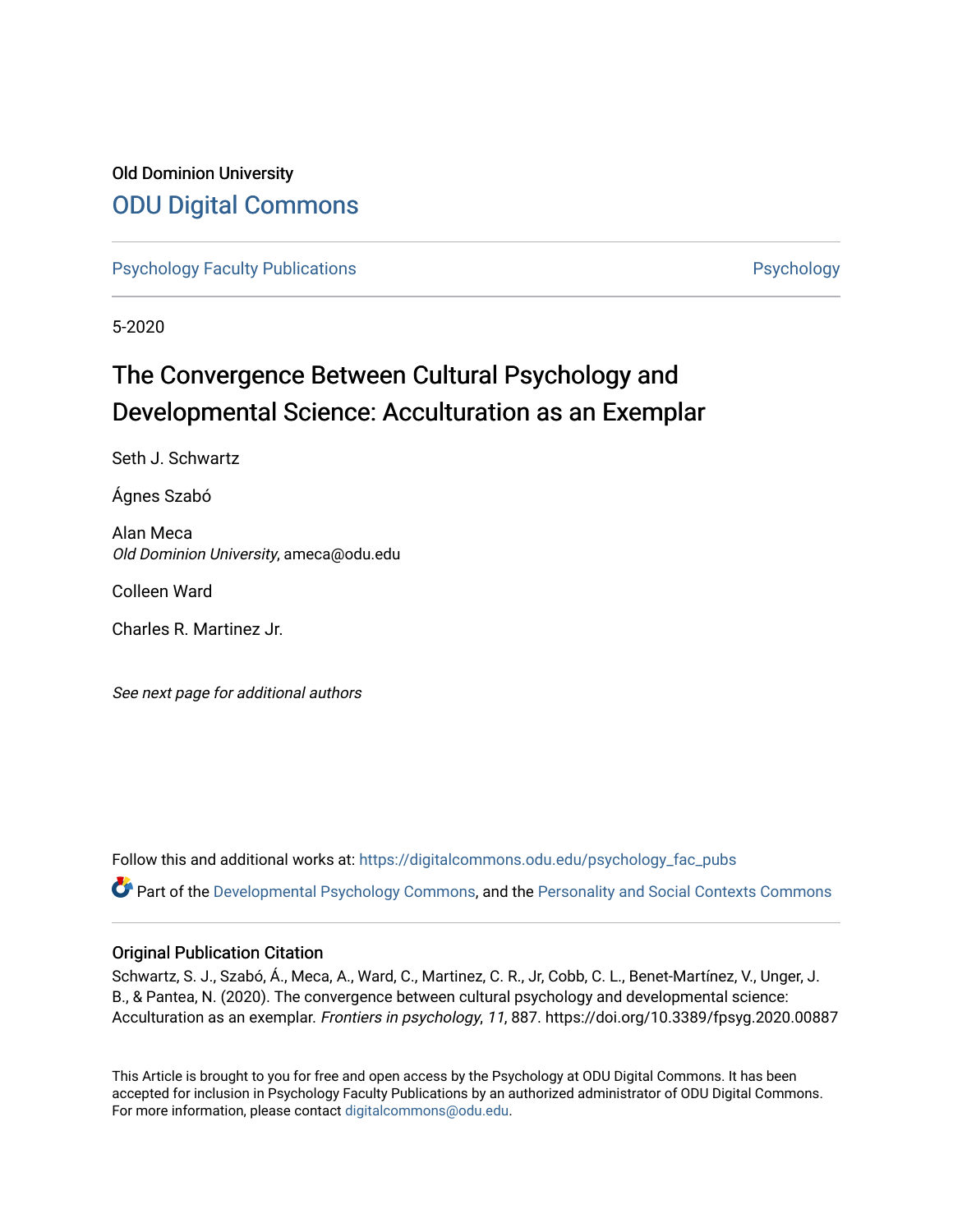#### Authors

Seth J. Schwartz, Ágnes Szabó, Alan Meca, Colleen Ward, Charles R. Martinez Jr., Cory L. Cobb, Verónica Benet-Martínez, Jennifer B. Unger, and Nadina Pantea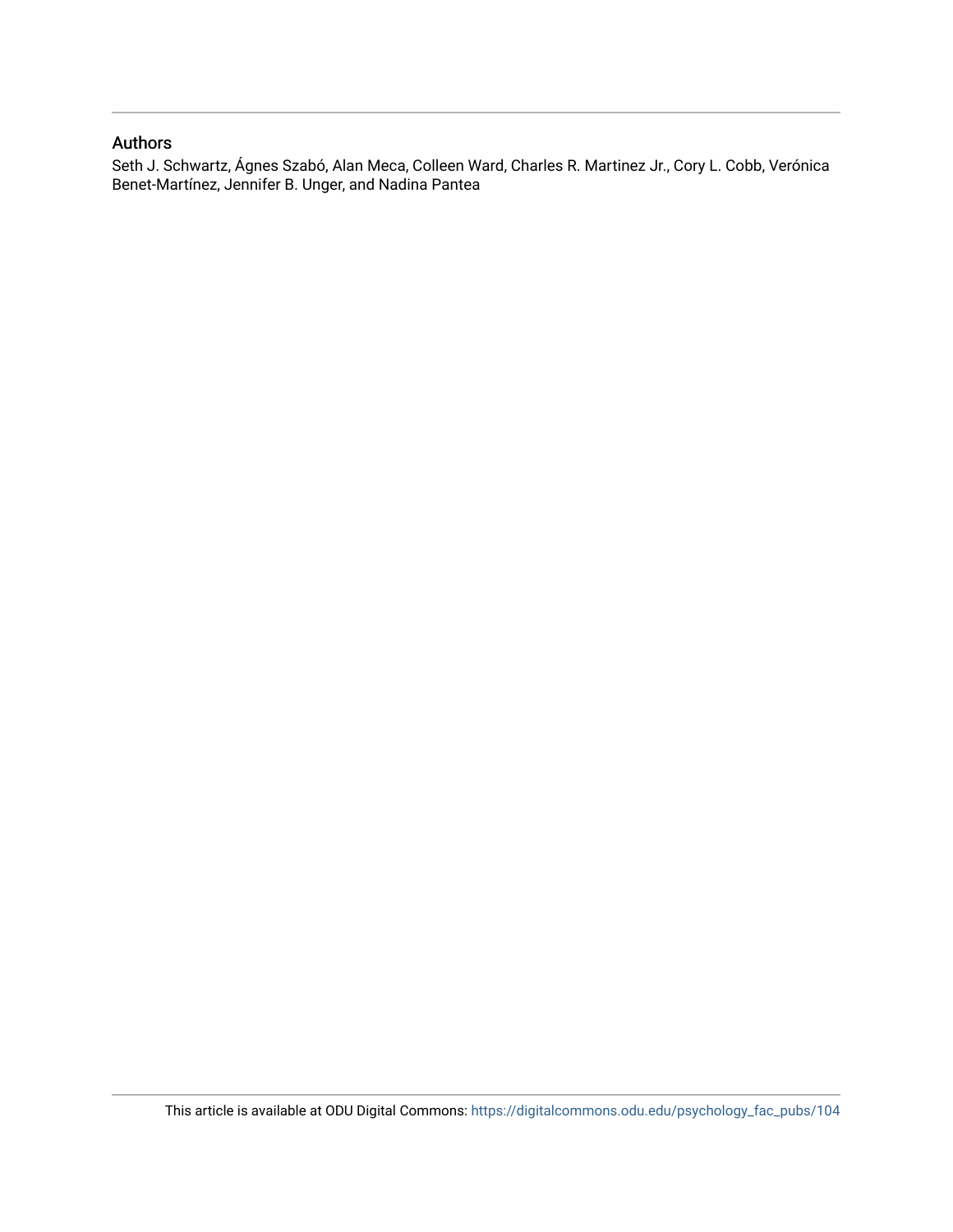



# [The Convergence Between Cultural](https://www.frontiersin.org/articles/10.3389/fpsyg.2020.00887/full) Psychology and Developmental Science: Acculturation as an **Exemplar**

[Seth J. Schwartz](http://loop.frontiersin.org/people/697981/overview)1\*, Agnes Szabó<sup>2</sup>, Alan Meca<sup>3</sup>, [Colleen Ward](http://loop.frontiersin.org/people/809281/overview)1, Charles R. Martinez Jr.4, Cory L. Cobb<sup>4</sup>, [Verónica Benet-Martínez](http://loop.frontiersin.org/people/240584/overview)<sup>5</sup>, Jennifer B. Unger<sup>6</sup> and [Nadina Pantea](http://loop.frontiersin.org/people/773359/overview)<sup>7</sup>

<sup>1</sup> Leonard M. Miller School of Medicine, University of Miami, Coral Gables, FL, United States, <sup>2</sup> School of Health, Victoria University of Wellington, Wellington, New Zealand, <sup>3</sup> Department of Psychology, Old Dominion University, Norfolk, VA, United States, <sup>4</sup> College of Education, The University of Texas at Austin, Austin, TX, United States, <sup>5</sup> ICREA and Universitat Pompeu Fabra, Barcelona, Spain, <sup>6</sup> Keck School of Medicine, University of Southern California, Los Angeles, CA, United States, <sup>7</sup> School of Psychology, Universitatea Babes-Bolyai, Cluj-Napoca, Romania

#### **OPEN ACCESS**

#### Edited by:

Marina M. Doucerain, Université du Québec à Montréal, Canada

#### Reviewed by:

Gordon Sammut, University of Malta, Malta Jessica Dere, University of Toronto Scarborough, Canada

> \*Correspondence: Seth J. Schwartz SSchwartz@med.miami.edu

#### Specialty section:

This article was submitted to Cultural Psychology, a section of the journal Frontiers in Psychology

Received: 15 July 2019 Accepted: 09 April 2020 Published: 12 May 2020

#### Citation:

Schwartz SJ, Szabó Á, Meca A, Ward C, Martinez CR Jr, Cobb CL, Benet-Martínez V, Unger JB and Pantea N (2020) The Convergence Between Cultural Psychology and Developmental Science: Acculturation as an Exemplar. Front. Psychol. 11:887. doi: [10.3389/fpsyg.2020.00887](https://doi.org/10.3389/fpsyg.2020.00887)

The present article proposes an integration between cultural psychology and developmental science. Such an integration would draw on the cultural-psychology principle of culture–psyche interactions, as well as on the developmental-science principle of person↔context relations. Our proposed integration centers on acculturation, which is inherently both cultural and developmental. Specifically, we propose that acculturation is governed by specific transactions between the individual and the cultural context, and that different types of international migrants (e.g., legal immigrants, undocumented immigrants, refugees, asylum seekers, crisis migrants) encounter quite different culture–psyche interactions and person⇔context relations. We outline the ways in which various acculturation-related phenomena, such as acculturation operating at macro-level versus micro-level time scales, can be viewed through cultural and developmental lenses. The article concludes with future directions in research on acculturation as an intersection of cultural and developmental processes.

Keywords: cultural psychology, developmental science, acculturation, international migration, mutual constitution, person↔context relations

# **INTRODUCTION**

Cultural psychology has been well established as a scientific discipline for several decades. Although the term 'cultural psychology' was first introduced by DeVos and Hippler in 1969, its theoretical and historical roots go as far back as the 1920s, when the Vygotsky-Luria Circle, an interdisciplinary group of psychologists, physicians, and educators, was established. Their collaboration centered around the idea of an integrative psychological theory based on the premise that mind, body, and culture were inseparable and that their development was fundamentally shaped by the individual's socio-cultural context. Although the goal of creating a unified theory never came to fruition, the legacy of the Vygotsky-Luria Circle inspired and influenced many schools of thought, including the development of the field of cultural psychology in the 1970s. Nonetheless, there remains a need to integrate developmental science principles into cultural psychology.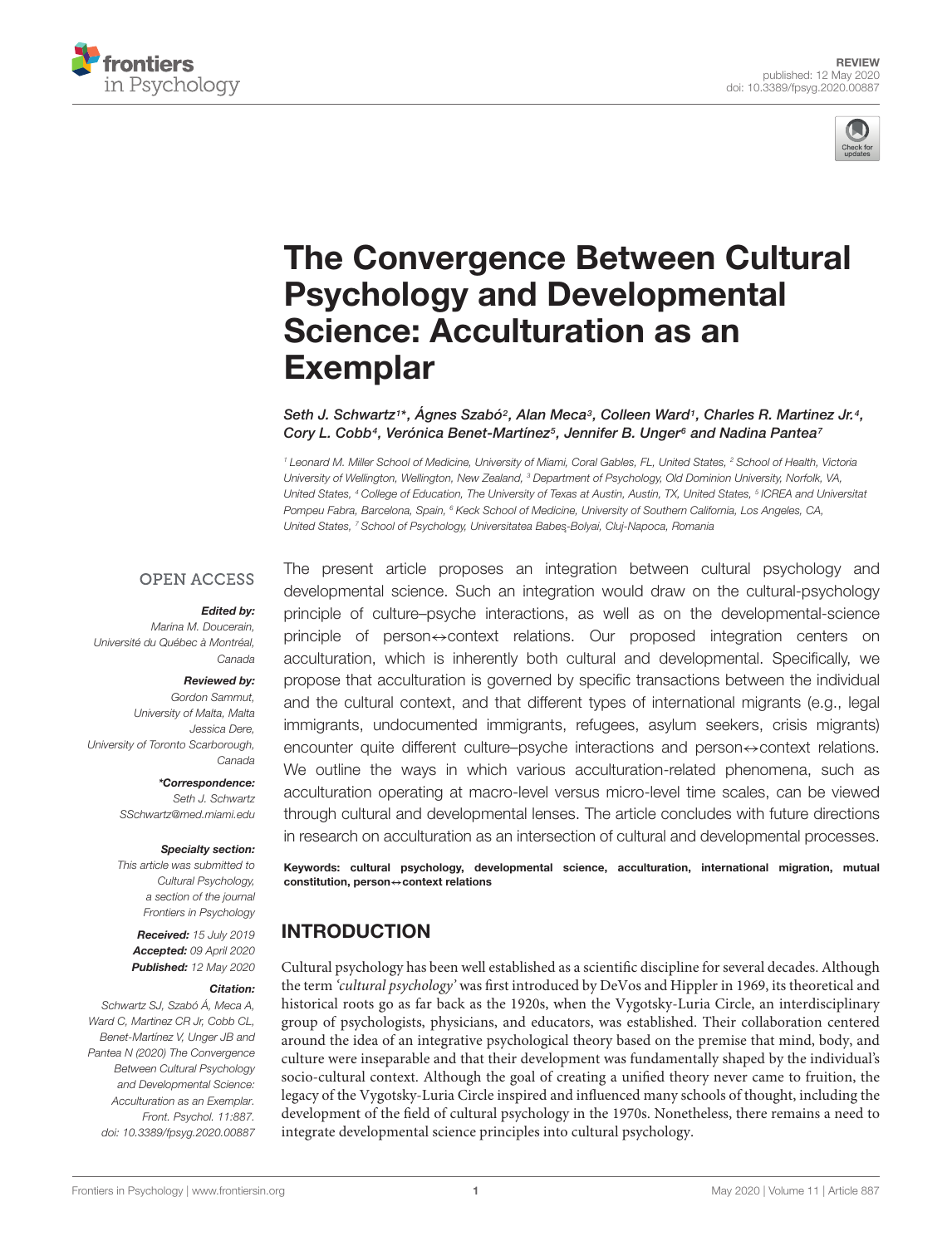As such, the present article is intended to briefly review cultural psychology as a field and to integrate cultural psychology with developmental science. As we state in more detail below, cultural psychology is inherently a developmental discipline, and developmental science is inherently cultural. We use acculturation – which is defined as both a cultural and a developmental process [\(Berry,](#page-10-0) [2017\)](#page-10-0) – as an exemplar to illustrate how cultural psychology and developmental science might be integrated. We seek to elucidate precisely what is cultural and what is developmental about acculturation and similar phenomena. We do not believe that the cultural and developmental components can (or should) be separated, but we do believe that each set of components should be enumerated. Doing so may help to pose important questions and directions for the fields of cultural and developmental science, and for the constructs that represent their intersection. We will focus primarily on international migration, given that acculturation applies largely to migrants and their immediate descendants. This article is organized into four primary sections: key postulates of cultural psychology, key postulates of developmental science, acculturation as an exemplar of the intersection of cultural psychology and developmental science, and future directions for acculturation research.

# KEY POSTULATES OF CULTURAL **PSYCHOLOGY**

Cultural psychology focuses primarily on understanding the ways in which cultural processes and human psychological functioning interplay and shape each other [\(Shweder,](#page-12-0) [1991\)](#page-12-0). An important point of distinction of cultural psychology from other branches of psychology, and from cross-cultural psychology in particular, lies in its relativist approach [\(Heine and Ruby,](#page-11-0) [2010\)](#page-11-0). Cultural psychologists do not pursue cultural comparisons with the main objective of finding universals. On the contrary, they are interested in uncovering how cultural practices or shared traditions interact to shape psychological functioning in distinctive ways. Their investigations are informed by an underlying assumption that the same cultural processes might serve different purposes in different contexts [\(Rogoff,](#page-12-1) [2003\)](#page-12-1).

Cultural psychology posits that human experience is the product of the reciprocal interaction between culture and psyche. This premise, however, has become increasingly complex to study within diverse sociocultural contexts, where psychological functioning and human development are simultaneously influenced by multiple cultural realities. This principle is aptly illustrated by how our understanding and conceptualization of culture have evolved in response to the ethno-cultural and linguistic diversification of contemporary societies.

Culture was once commonly defined as a system of understandings shared by a group of people and described as an operating system that is "invisible and unnoticed, yet playing an extremely important role in development and operation" [\(Matsumoto,](#page-11-1) [2001,](#page-11-1) p. 3). However, this depiction of culture has been increasingly criticized by cultural psychologists, because it provides a rather uniform and static view of cultural processes,

especially in an increasingly global and diverse era when people from different cultures come into contact on a daily basis. [Morris et al.](#page-11-2) [\(2015\)](#page-11-2) argue that the main problem with the "operating system" metaphor is the underlying assumption that multiple cultural systems cannot co-exist within an individual without difficulty. As most computers are unable to run two operating systems simultaneously, if culture was indeed like an operating system, it would be very challenging, if not impossible, for individuals to navigate and exist within multiple cultural frameworks. However, a large body of research undertaken with immigrants and ethnic minorities shows that this is not the case at all [\(Hong et al.,](#page-11-3) [2000;](#page-11-3) [Nguyen and Benet-Martínez,](#page-11-4) [2013\)](#page-11-4).

Instead, [Morris et al.](#page-11-2) [\(2015\)](#page-11-2) propose that "cultural knowledge is more like a set of apps that users select or even download unwittingly in the course of exploring the web" (p. 639). Specifically, just as users open apps for specific purposes (e.g., word processing, email, statistical analyses), individuals activate cultural knowledge – purposefully or otherwise – based on the specific surroundings and contexts in which they find themselves or with which they seek to engage. Cultural knowledge or schemas as a set of "apps" can thus frame, transform, and regulate all aspects of psychological functioning when they are activated and are relevant to the situation at hand. Which apps will affect how we think, feel, and behave depends on the types of schemata and knowledge we have acquired within and across cultures through the process of acculturation.

This inherent interconnectedness is analogous to the person⇔context relations postulate from developmental science [\(Lerner and Overton,](#page-11-5) [2008\)](#page-11-5). Culture and context provide opportunities for different experiences to emerge and shape psychological processes in unique ways. Culture molds the way we see the world and think, the ways in which we relate to others, and even our biology. For example, [Park and Huang](#page-12-2) [\(2010\)](#page-12-2) review research indicating that the brain regions activated when people are asked to think about their mother differed between North American and East Asian cultural contexts – suggesting that cultural differences in the importance and role of family become imprinted in the brain. At the same time, cultural traditions, values, and practices evolve along with the changing needs of communities. Some of these changes might evolve slowly and organically over time (e.g., practices around celebrating weddings), whereas others might require more direct action (e.g., achieving marriage equality for same-sex couples). There are many examples of people successfully challenging cultural norms and initiating social change through advocacy.

In developmental science, this mutuality has also been understood within the framework of co-constructionism. Coconstruction postulates that while psychological processes exist at the individual level, they have a socio-cultural origin and are constructed through interaction with the broader environmental context [\(Valsiner,](#page-12-3) [1996\)](#page-12-3). Actions, thoughts, feelings cannot be interpreted in a vacuum; they only become meaningful through context and culture. Further, culture is not just an independent variable that affects psychological functioning or development in a unidirectional way – and neither are people passive recipients of cultural influences. Individuals play an active role in their development by constructing and reconstructing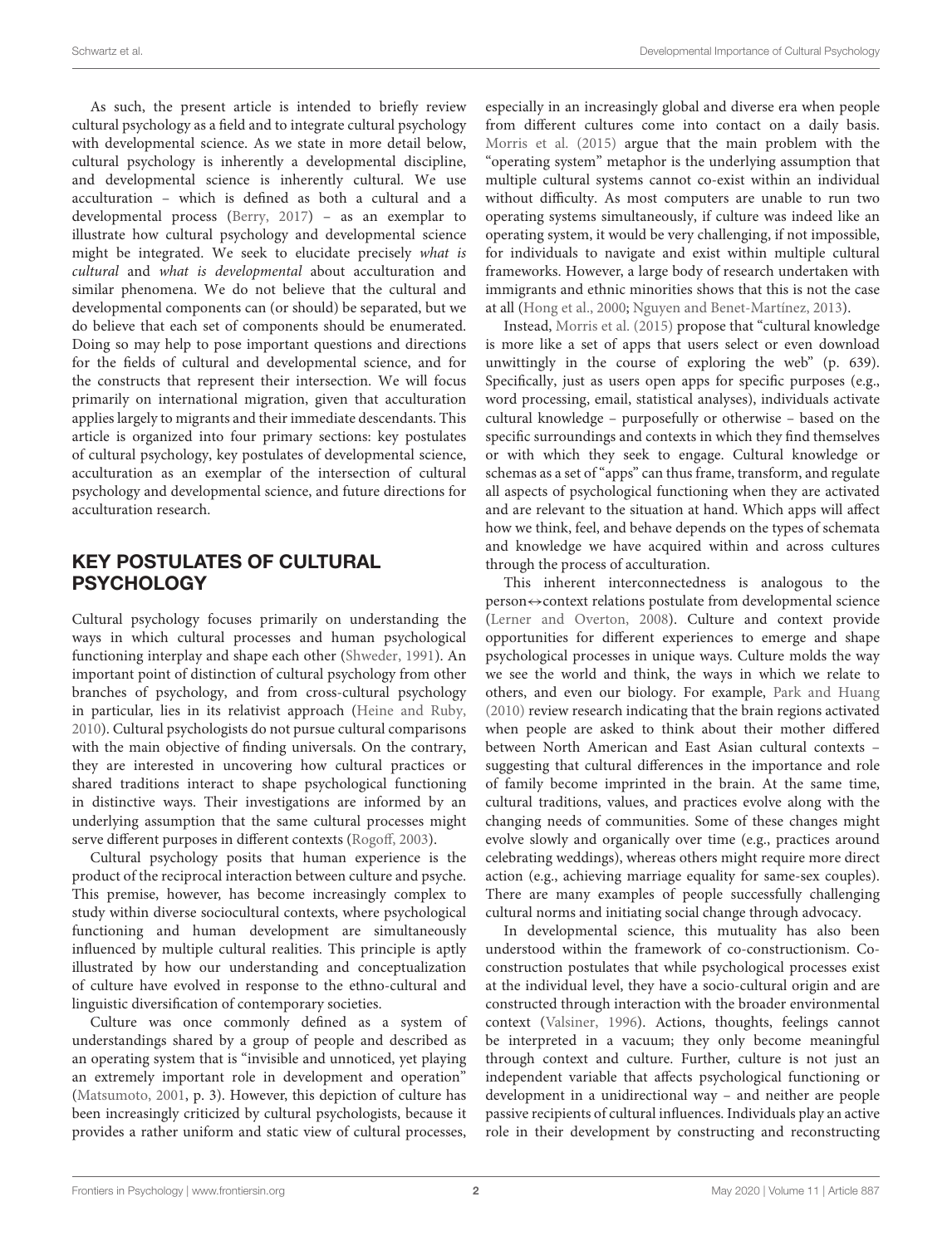cultural processes through interactions, interpretations, and internalization. Cultural theories have long been influential to the study of human development, starting with the psychocultural model introduced by [Whiting](#page-12-4) [\(1977\)](#page-12-4) and its extensions into ecological-cultural approaches [\(Super and Harkness,](#page-12-5) [1986;](#page-12-5) [Weisner,](#page-12-6) [2002\)](#page-12-6), or concepts of developmental niche [\(Super](#page-12-5) [and Harkness,](#page-12-5) [1986\)](#page-12-5), zone theory [\(Valsiner,](#page-12-7) [1987\)](#page-12-7), and microniche [\(Worthman,](#page-12-8) [2010\)](#page-12-8). One common element in all of these approaches is the underlying principle that development is a result of co-construction between person and culture [\(Cole,](#page-11-6) [1996\)](#page-11-6). A majority of the work in cultural-developmental science has been focused on understanding patterns of child development in cultural contexts. Cultural theory is seldom applied to development beyond childhood and adolescence (for an exception, see work on adult learning; [Billett,](#page-10-1) [1998\)](#page-10-1) and has not yet been integrated with life-course developmental theories.

A second tenet of cultural psychology emphasizes that psychological processes are culturally patterned. This relativist approach views experiences and behavior as embedded within culture, and posits that the function of psychological processes is relative to the context in which those processes occur. The relativist approach does not necessarily imply that cultural psychologists reject universals. In fact, some would argue that the cultural grounding of human experience is what is universal in psychological functioning [\(Markus and Kitayama,](#page-11-7) [2010\)](#page-11-7). One of the most well-known examples of this grounding is the ways in which cultural practices enable the development and maintenance of independent versus interdependent selfconstruals [\(Markus and Kitayama,](#page-11-8) [1991\)](#page-11-8). An independent self is rooted in personal attributes and characteristics, the unique configuration of which provides the person with a sense of individuality. Consequently, thoughts, feelings and actions are mainly determined by the person's needs, goals, and desires. An interdependent self, on the other hand, is embedded within and defined by a network of social relationships. The self is not seen as a unique entity, and identity is derived from meaningful social connections. In this configuration of the self, thoughts, feelings and actions are mainly determined by the needs, goals, and desires of meaningful others.

[Markus and Kitayama](#page-11-8) [\(1991,](#page-11-8) [2003\)](#page-11-9) have argued that this distinction cannot simply be reduced to differences in what people value, but that such differences translate into distinctive psychological processes. They reflect different modes of being and constructing reality through engagement with cultural practices. [Cross et al.](#page-11-10) [\(2011\)](#page-11-10) reviewed 20 years of empirical research on self-construals. Although the available evidence is limited in some areas, studies converge to link independent and interdependent self-construals to specific aspects of cognition (e.g., low versus high context sensitivity), motivation (e.g., promotion versus prevention focus), emotion (e.g., wellbeing derived from self-esteem versus wellbeing derived from harmonious relationships), and behavior (e.g., direct versus indirect communication style).

A number of cultural processes are assumed to underlie variability in self-construals. Among the most prominent of these dimensions is individualism-collectivism [\(Triandis,](#page-12-9) [1995\)](#page-12-9). Individualism encompasses cultural practices, values and

traditions that promote self-reliance, self-focus, and prioritizing one's own needs over those of family members and other close social ties. In contrast, collectivism encompasses cultural practices such as deference to family members, conceptualizing oneself as inherently connected to others, and cooperation. It is important to note that individualism and collectivism are not opposites [\(Oyserman et al.,](#page-12-10) [2002;](#page-12-10) [Taras et al.,](#page-12-11) [2014\)](#page-12-11). Likewise, independent and interdependent self-construals are not mutually exclusive [\(Markus and Kitayama,](#page-11-9) [2003\)](#page-11-9). For example, people can be highly competitive at work but highly interdependent and cooperative in their family lives; or they can cooperate with others in pursuing personal goals. People living in the same context can engage in a multitude of cultural practices and daily experiences, which creates further variability and diversity within populations [\(Markus and Kitayama,](#page-11-7) [2010\)](#page-11-7).

Although there is increasing research outside of the Western world, a major criticism of cultural psychology is its tendency to study participants with particular characteristics. Most of what we know about the interplay between culture and psychological functioning is based on studies conducted with samples in Western, educated, industrialized, rich, and democratic contexts [\(Arnett,](#page-10-2) [2008;](#page-10-2) [Henrich et al.,](#page-11-11) [2010\)](#page-11-11). In addition to the range of under-represented cultural contexts, multicultural individuals (immigrants, ethno-cultural and racial minorities) are particularly under-explored. We argue that this is a missed opportunity for cultural psychology to study not only how psychological processes are shaped by multiple cultural influences simultaneously, but also the ways in which novel and hybrid cultural processes evolve from the experience of living at the intersection of cultures and contexts.

In an increasingly global world, intercultural contact has a great potential to become a central concept for cultural psychology. Within one's own cultural (or sub-cultural) context, one's behavior patterns may seem normative. For example, many Americans value self-enhancement and an orientation toward personal success [\(Bowman et al.,](#page-10-3) [2009\)](#page-10-3), and many Koreans and Chinese value familial honor and subjugating oneself to the needs of one's family [\(Yeh and Bedford,](#page-12-12) [2004\)](#page-12-12). These values, and the motivation and behaviors associated with them, may not be noticeable when one is within one's cultural group where most people share these beliefs. Intercultural contact – communication between individuals and groups from different cultural backgrounds or contexts – brings out the cultural relativity of one's values and behaviors. For example, [Vollhardt](#page-12-13) [\(2010\)](#page-12-13) found that, compared to Germans who had not hosted international exchange students, German individuals who had recently hosted an international exchange student were more likely to use culturally sensitive (rather than xenophobic) framing to explain the behaviors of people from other cultural contexts. Similarly, research supporting intergroup contact theory [\(Pettigrew et al.,](#page-12-14) [2011\)](#page-12-14), in which some intercultural contact research is grounded, holds that contact with people from other groups – in this case cultural groups other than one's own – increases tolerance and decreases prejudice. A reasonable explanation for these findings is that intercultural contact increases awareness of cultural relativity (i.e., that the assumptions underlying one's own cultural system are not the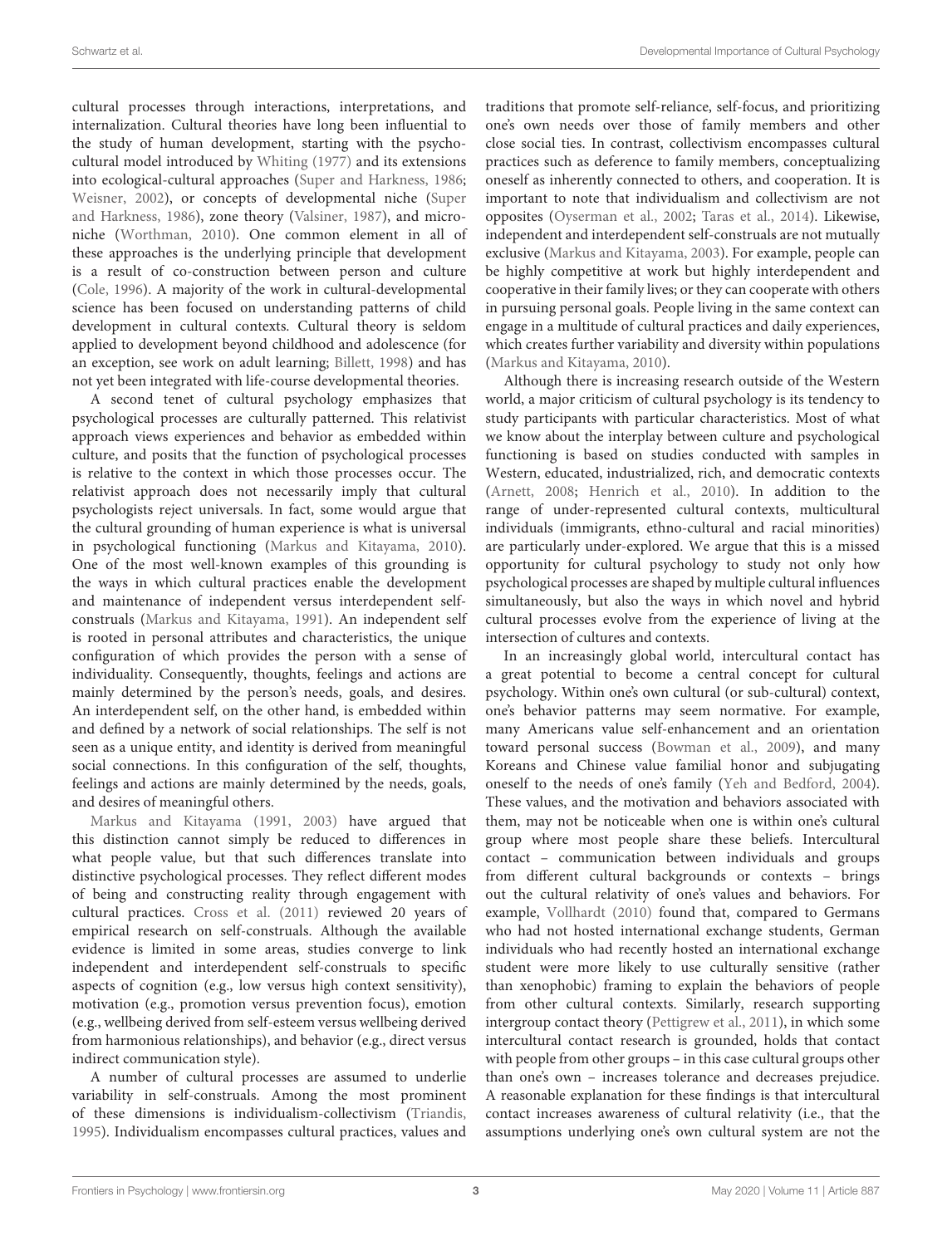only correct assumptions, and that other cultural systems and assumptions may also be valid).

The ways in which cultural contexts frame human functioning, and the ways in which collective human action can transform cultural contexts, represent the primary areas of inquiry within cultural psychology [\(Adamopoulos and Lonner,](#page-10-4) [2001\)](#page-10-4). However, what we learn about the embeddedness of human experience within cultural contexts is generally taken from cross-sectional surveys, descriptive and observational studies, or lab-based experiments. We know that neither culture nor human experience are static. Individuals grow and change over time, and cultural contexts evolve [\(Varnum and Grossmann,](#page-12-15) [2017\)](#page-12-15). [Matsumoto](#page-11-12) [\(2002\)](#page-11-12) reviews the ways in which Japanese society, for example, has become increasingly individualistic since the 1970s and 1980s. [Jones](#page-11-13) [\(2014\)](#page-11-13) chronicles the political upheaval in post-Soviet Georgia following the collapse of the Soviet Union in 1991. Venezuela, once one of the wealthiest countries in Latin America, now suffers from such economic desperation that educated professionals are emigrating en masse to the United States, Spain, Italy, and neighboring Latin American countries [\(Tarver,](#page-12-16) [2018\)](#page-12-16). Researchers studying people residing in these countries in the 1990s would be examining a different cultural context than they would had they conducted similar research in the same contexts 20 years later.

These examples highlight the need for understanding people's changing lives within changing structural, social and cultural contexts. Toward this end, there is a need for cultural psychology to increasingly draw on life course and developmental perspectives. Integrating principles from cultural and developmental science is not a new idea. Developmental perspectives have always been ingrained within cultural psychology and, in fact, the most important contributions to theory and research in cultural psychology have come from developmental scientists, such as Barbara Rogoff, Michael Cole, Joan Miller, Patricia Greenfield, and Jaan Valsiner.

# KEY POSTULATES OF DEVELOPMENTAL SCIENCE

Developmental science is a vast field that extends across many levels of analysis ranging from the role genes play in maturation to how the broader ecology (e.g., community and neighborhood) impacts development. Many human experiences and constructs change over the life course – from brain structure and function [\(DeHaan and Gunnar,](#page-11-14) [2009\)](#page-11-14) to peer relationships [\(Rubin et al.,](#page-12-17) [2009\)](#page-12-17) and ethnic identification [\(Rivas-Drake et al.,](#page-12-18) [2014\)](#page-12-18). However, there are a number of developmental postulates on which we can draw to derive a developmental framework for acculturation and similar cultural/developmental constructs. These postulates include developmental systems, person $\leftrightarrow$ context relations, equifinality, multifinality, and irreversibility, among others (see [Lerner and](#page-11-5) [Overton,](#page-11-5) [2008;](#page-11-5) [Overton,](#page-11-15) [2015;](#page-11-15) [Cicchetti,](#page-11-16) [2016,](#page-11-16) for reviews).

All of these properties, however, stem from a relational developmental systems (RDS; [Overton,](#page-11-15) [2015\)](#page-11-15) perspective that depicts human development as a property of systematic change in the multiple and integrated levels of organization that comprise development and its ecology, rather than an exclusive property of the individual or of the environment. Within this metatheoretical perspective, development can best be understood as a complex developmental system and emerges through bidirectional relationships across multiple levels of organization (e.g., biological, psychological, and social ecological levels) that are structurally and functionally integrated [\(Lerner,](#page-11-17) [2012\)](#page-11-17).

Like other systems (e.g., biological systems, social systems), developmental systems are hypothesized to operate based on a set of lawful properties. Among these is that the various components of the system – such as person and context – mutually influence one another. Indeed, RDS rejects Cartesian polarities or false dichotomies (e.g., nature vs. nurture), including the dichotomy of person versus context. Instead, it conceptualizes the unit of development as the embodied person-in-context and the unit of analysis as the bidirectional relation between person and context (person  $\leftrightarrow$  context) [\(Gestsdóttir and Lerner,](#page-11-18) [2008\)](#page-11-18). As an example, the family context shapes children's outcomes, such that children from supportive and nurturing families generally evidence more favorable outcomes (e.g., higher self-esteem, lower depressive symptoms and risk taking behavior) compared to children from conflictual or distant families (e.g., [Davis-Kean,](#page-11-19) [2005\)](#page-11-19). At the same time, because the person is a co-equal contributor, a developmental systems perspective holds that the person is an active agent, rather than a passive recipient of environmental influences. As argued by [Erikson](#page-11-20) [\(1950\)](#page-11-20), [Lerner](#page-11-21) [et al.](#page-11-21) [\(2001\)](#page-11-21), and [Côté and Levine](#page-11-22) [\(2002\)](#page-11-22), among others, there are important individual differences in terms of the extent to which people initiate transactions with their social and cultural environments. Individuals can draw on their own internal resources, such as agency and self-determination, to act upon their environments.

In summary, within an RDS perspective–which implies person⇔context interplay – people influence, and are influenced by, their contexts. As applied to acculturation and international migration, migrants can seek out opportunities within their specific context to engage with their new cultural environment and to integrate elements of this new cultural system with their cultural heritage (e.g., [Tadmor et al.,](#page-12-19) [2009;](#page-12-19) [Repke and](#page-12-20) [Benet-Martínez,](#page-12-20) [2018;](#page-12-20) [Meca et al.,](#page-11-23) [2019\)](#page-11-23). Migrants who adopt such an agentic and self-directed approach will likely evidence more favorable psychosocial outcomes compared to those who do not engage with the destination society or who do not retain their cultural heritage [\(Nguyen and Benet-Martínez,](#page-11-4) [2013;](#page-11-4) [Berry,](#page-10-0) [2017\)](#page-10-0). As we will note later in this article, many of the conclusions from developmental and cultural psychology are convergent and compatible.

The remaining properties of developmental systems stem from these foundational characteristics. To begin with, development is irreversible because the specific circumstances that contributed to a specific developmental pathway are unlikely to be undone. As a result of the vast complexity across multiple levels of organization (e.g., biological, psychological, and social ecological levels) that are structurally and functionally integrated, equifinality and multifinality represent complementary properties of conceptualizing development. Equifinality occurs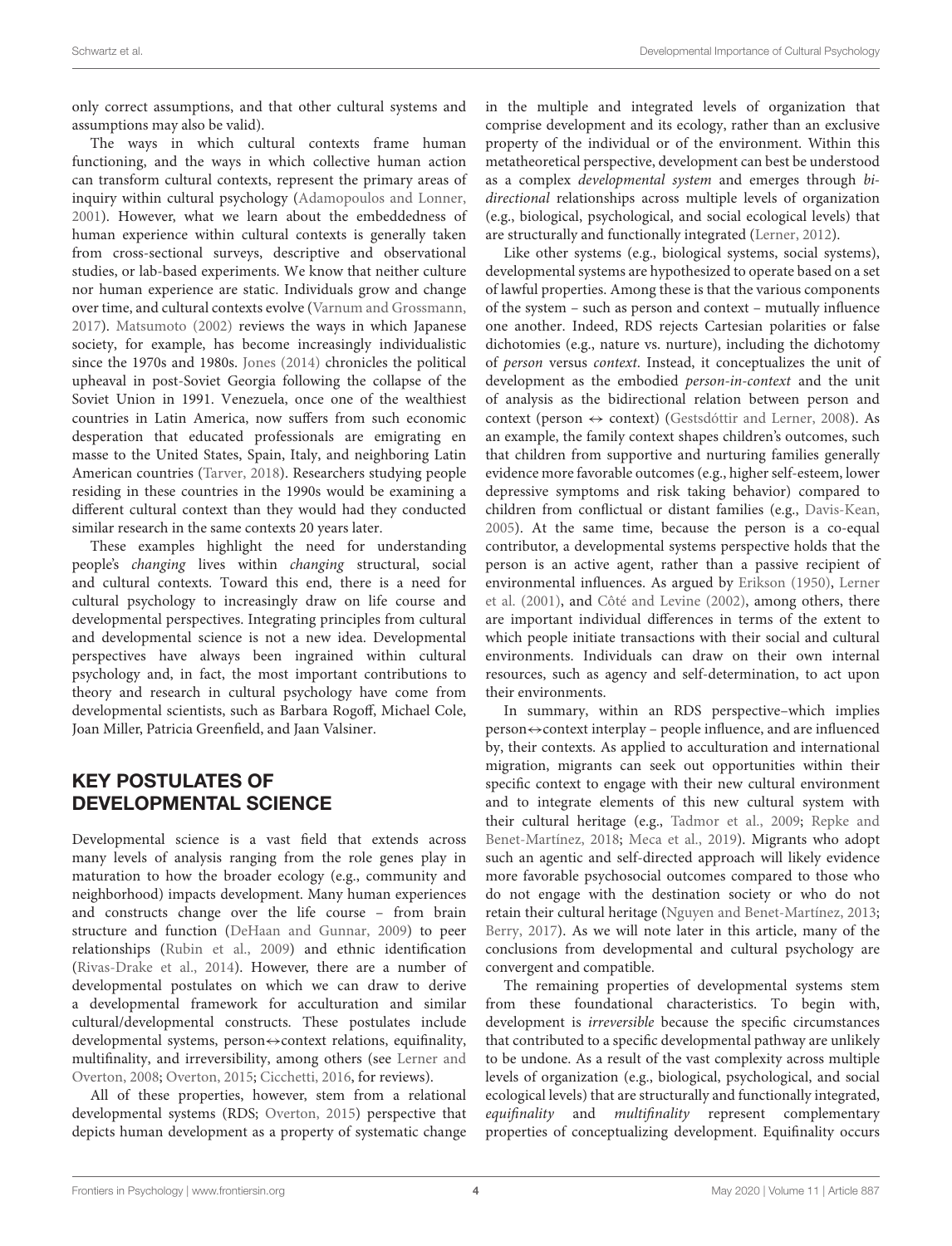when two people arrive at the same developmental milestone despite different starting points – such as one adolescent consistently achieving excellent grades in school and another adolescent becoming a high achiever despite early academic difficulties. Multifinality occurs when two people have the same starting point but evidence different change trajectories. For example, two adolescents may be exceptional students in middle school, but one of them remains a high achiever whereas the other decreases in academic achievement.

From a developmental science perspective, change and the capacity for change (i.e., plasticity) is an inherent aspect of the developing system [\(Lerner and Overton,](#page-11-5) [2008\)](#page-11-5) – given that the system is nested within a specific and changing historical context. As a result, developmental processes are also malleable. That is, developmental scientists emphasize that interventions can be used to redirect individuals and groups onto a different trajectory (e.g., [Gifford-Smith et al.,](#page-11-24) [2005\)](#page-11-24). Such interventions may involve changing people's social contexts, providing individuals with new skills and competencies, or both. For example, there is a great deal of literature indicating that family strengthening programs can help to improve adolescents' social and relational functioning and to reduce depressive symptoms, disruptive behavior problems, and obesity (e.g., [Kaslow et al.,](#page-11-25) [2012;](#page-11-25) [Marsh et al.,](#page-11-26) [2013\)](#page-11-26). Similarly, programs that teach skills to children and increase contextual support (e.g., positive parent and teacher behaviors) can help to promote positive outcomes many years later, such as high school completion and gainful employment [\(Hawkins et al.,](#page-11-27) [2005\)](#page-11-27).

# THE INTERSECTION OF CULTURAL PSYCHOLOGY AND DEVELOPMENTAL SCIENCE: ACCULTURATION AS AN EXEMPLAR

Although cultural psychology is based in part on developmental principles, a key feature that is missing from much cultural psychology research today is an explicit integration of developmental theory and methodology that enable processand change-oriented research on cultural and psychological phenomena. Most cultural research has been either crosssectional or experimental, and as [Cohen](#page-11-28) [\(2010\)](#page-11-28) notes, cultural processes are often inferred from the country/ies studied – such as the assumption that East Asian cultural contexts are primarily collectivist (prioritizing the group over the individual) whereas North American cultural contexts are primarily individualist (prioritizing the individual over the group).

Some developmental psychologists have called for incorporating culture into the study of human development (e.g., [Miller,](#page-11-29) [2005;](#page-11-29) [Causadias,](#page-10-5) [2013;](#page-10-5) [Nielsen and Haun,](#page-11-30) [2015\)](#page-11-30). In this article, we build on these arguments and will also pursue the reciprocal argument – that developmental approaches and methods need to be more explicitly incorporated into the study of culture. At the same time, we emphasize the important role that the integration of the study of culture can have on the advancement of our understanding of developmental phenomena. Although a wide range of constructs might be examined with the developmental study of culture and the cultural study of development, here we will focus on acculturation. As applied to international migration, acculturation refers to cultural adaptation occurring following immigration (e.g., language learning, acquisition of attitudes and values reflective of the destination society, and expansion of one's sense of self to include the destination society as well as the society of origin). A Turkish person relocating to The Netherlands, for example, might learn the Dutch language and become bilingual, might adopt some individualistic Dutch values, and might come to view herself as Turkish-Dutch. Acculturation is inherently both cultural and developmental – it represents cultural change over time that occurs when two or more cultural groups (or their members) come into contact [\(Berry,](#page-10-0) [2017\)](#page-10-0).

As a process of adaptation over time, acculturation is inherently developmental and represents an intersection between cultural psychology and developmental science [\(Sam and](#page-12-21) [Berry,](#page-12-21) [2010\)](#page-12-21). Indeed, just likely any other developmental process, acculturation emerges through bidirectional interactions between individuals and their changing ecology (e.g., family, peers, school.). For example, an extensive body of research has emphasized that caregivers (and other family members) undertake active efforts to socialize youth toward the values and behaviors of their own ethnic heritage [\(Umaña-Taylor et al.,](#page-12-22) [2006,](#page-12-22) [2014;](#page-12-23) [Schwartz et al.,](#page-12-24) [2007\)](#page-12-24). Moreover, parent–child differences in acculturation can compromise family processes and can create culturally related stress and mental health outcomes [\(Portes and](#page-12-25) [Rumbaut,](#page-12-25) [2014;](#page-12-25) [Schwartz et al.,](#page-12-26) [2016\)](#page-12-26).

Additionally, because acculturation is inherently a developmental process, a cross-sectional snapshot taken at any point during the process would paint an incomplete picture at best, and might mischaracterize the process at worst [\(Schwartz](#page-12-27) [and Unger,](#page-12-27) [2017\)](#page-12-27). Methodologically speaking, [Maxwell and](#page-11-31) [Cole](#page-11-31) [\(2007\)](#page-11-31) review ways in which cross-sectional findings can bias the conclusions that would be reached using longitudinal designs. Theoretically speaking, cross-sectional research on acculturation may be misleading because different individuals may be at different points in the acculturation process – and as a result, we do not know whether the patterns observed represent individual differences in timing (e.g., one individual is further along in the acculturation process, but the other individual will catch up later) or in approach (e.g., the two individuals being compared have adopted qualitatively different styles of acculturation, and these style differences would continue to be observed over time).

One clear observation we can make is that the "worldviews" of developmental and cultural psychology – at least as these fields bear on the study of migration and acculturation – are quite different. Across multiple levels of organization (e.g., biological, psychological, and social ecological levels) that are structurally and functionally integrated, developmental science is concerned primarily with change processes, change patterns, and ways to intervene to redirect change processes so as to produce more adaptive or favorable outcomes. Cultural psychology focuses on the ways in which cultural processes shape cognition, motivation, emotion, and behavior, and the conditions that lead to different patterns of functioning across contexts.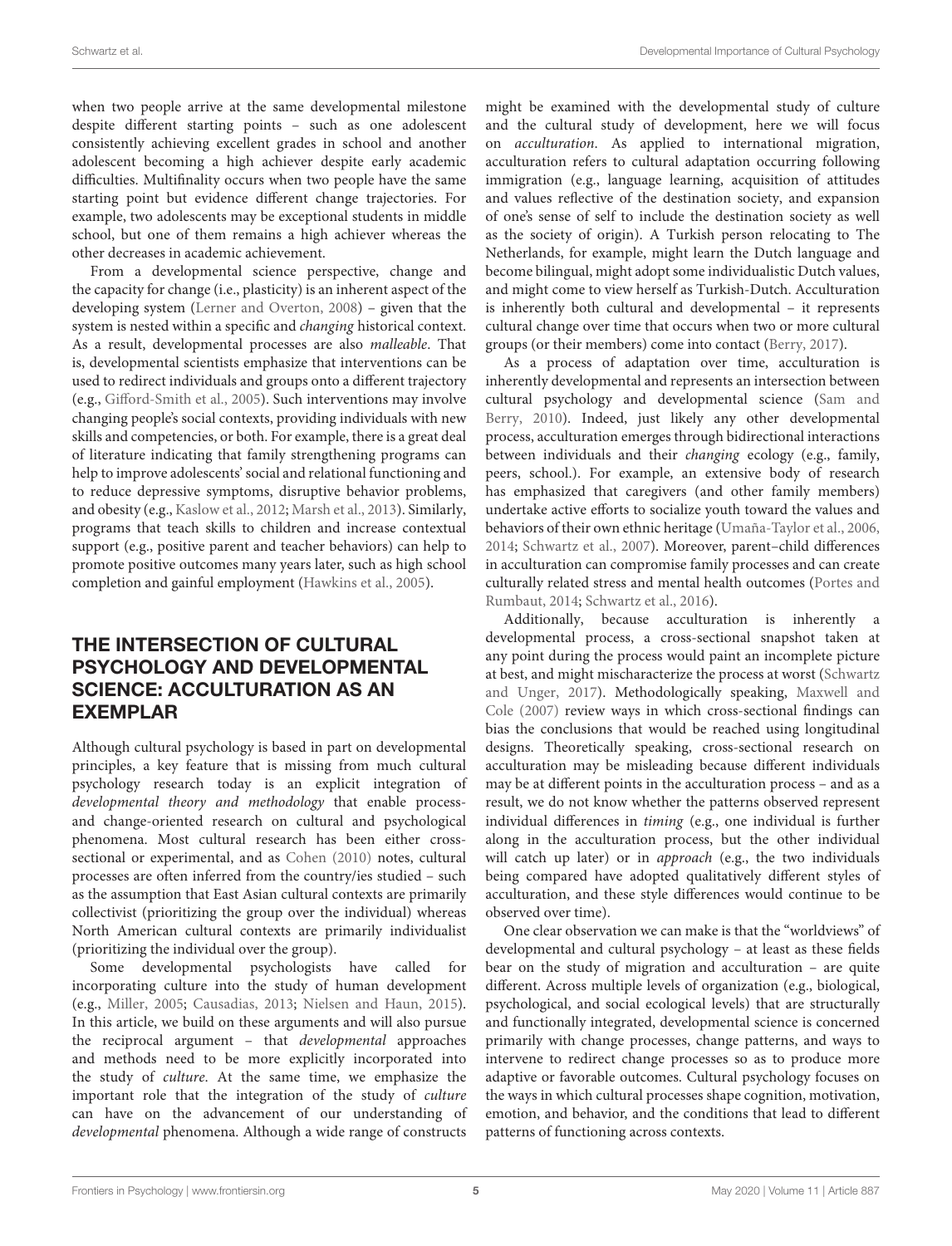Despite these differences between fields, there may be important points of convergence that can be leveraged to devise an integrative perspective on migration and acculturation. As noted at the beginning of this article, with regard to migration, acculturation represents an important point of confluence between cultural and developmental science. Acculturation is inherently a cultural construct because it refers to an interplay between culture and person – i.e., the dynamics that result when migrants and members of destination cultural groups come into contact with one another [\(Brown and Zagefka,](#page-10-6) [2011\)](#page-10-6). It is also intrinsically a developmental phenomenon because it refers to changes in individuals' and groups' cultural behaviors, values, and identifications over time [\(Sam and Berry,](#page-12-21) [2010\)](#page-12-21) – and these changes impact a variety of developmental processes and outcomes.

#### Acculturation Theory and Research

Although multiple perspectives on acculturation have been proposed, [Berry'](#page-10-0)s [\(2017\)](#page-10-0) approach has been the most prominent within psychology and related fields. Berry conceptualized heritage-culture retention and destination-culture acquisition as the dimensions underlying acculturation. He proposed four acculturation orientations: separated (retains the heritage culture and rejects the destination culture), assimilated (discards the heritage culture and acquires the destination culture), integrated/bicultural (retains the heritage culture and acquires the destination culture), and marginalized (discards the heritage culture and rejects the destination culture). Berry's model has largely been validated in cross-sectional studies (e.g., [Chia and](#page-11-32) [Costigan,](#page-11-32) [2006;](#page-11-32) [Schwartz and Zamboanga,](#page-12-28) [2008;](#page-12-28) [Des Rosiers](#page-11-33) [et al.,](#page-11-33) [2013\)](#page-11-33) – the separated and assimilated categories have emerged, along with multiple variants of biculturalism. In those studies where the marginalized category has emerged, it has represented an extremely small segment of the sample.

In keeping with acculturation as a cultural and developmental process, some studies have also tested Berry's model longitudinally. These studies were less likely to identify all four of the hypothesized categories. In a sample of Mexican American juvenile offenders in Arizona, [Knight et al.](#page-11-34) [\(2009\)](#page-11-34) extracted latent growth trajectory classes representing bilingualism (linguistic biculturalism), primarily English speakers, and monolingual English speakers (where the second and third categories represent variants of linguistic assimilation). [Matsunaga et al.](#page-11-35) [\(2010\)](#page-11-35), using measures of language use (English and Spanish) and ethnic identification among a sample of Mexican Americans, identified four latent profiles over time – three of which represented forms of biculturalism and one of which appeared to resemble assimilation.

# Extensions of Berry's Model

A number of extensions of Berry's acculturation model have been proposed. These models help to flesh out the specific cultural and developmental processes and contents that intersect under the auspices of acculturation – as well as on the inherent complexity involved in these intersections. For example, whereas Berry was largely silent on the specific areas in which acculturation occurs, [Schwartz et al.](#page-12-29) [\(2010\)](#page-12-29) delineated

three specific content domains in which acculturation processes could be assumed to operate. These domains were practices, values, and identifications. [Schwartz et al.](#page-12-29) [\(2010\)](#page-12-29) reviewed evidence indicating that behavioral acculturation (e.g., language acquisition and retention), individualist and collectivist values, and ethnic and national identity may or may not overlap. [Portes and Rumbaut](#page-12-25) [\(2014\)](#page-12-25), for instance, provide several examples of Asian immigrant adolescents who have lost (or never acquired) proficiency in their families' native languages but who nonetheless endorse strong heritage-cultural identities and endorse Asian values (e.g., filial piety, deference to parents, saving face). In an empirical examination, [Lee et al.](#page-11-36) [\(2020\)](#page-11-36) found that, among a sample of recently immigrated Hispanic adolescents in Miami and Los Angeles, practices tended to change first, followed by identifications and then values.

Of course, given the idiosyncratic nature of culture–psyche and person $\Leftrightarrow$  context relations, destination-society individuals will likely adopt their own specific and idiosyncratic reactions to migrants and migrant cultures. [Haugen and Kunst](#page-11-37) [\(2017\)](#page-11-37), for example, examined acculturation to migrant cultures among a sample of Norwegians. These authors extracted integrated, separated, and undifferentiated clusters, where integrated individuals were eager to engage with migrants, separated individuals tended to avoid and reject migrant cultures, and undifferentiated individuals scored midway between the other two clusters. Not surprisingly, separated individuals were most likely to perceive that Norwegian national identity was threatened by the presence of migrants. In general, non-migrant individuals who identify most strongly with their country of residence, and who adopt an essentialist view of the nation (i.e., only individuals with certain demographic profiles can be true members of the nation), tend to hold the most strongly negative attitudes toward migrants [\(Pehrson et al.,](#page-12-30) [2009\)](#page-12-30).

A third extension of Berry's model involves demarcating between public and private acculturation [\(Arends-Tóth and](#page-10-7) [van de Vijver,](#page-10-7) [2007\)](#page-10-7). Such demarcation is important because the culture–psyche and person⇔context relations that govern interactions with others in public settings are likely quite different from those that govern interactions within private settings. Migrants may adopt destination-cultural practices at work or school but engage primarily in heritage-cultural behaviors at home, especially with their children [\(Gonzalez et al.,](#page-11-38) [2016\)](#page-11-38). There are established literatures on cultural frame switching and cultural mixing, focusing on the ways in which children from migrant families are exposed to their heritage and destination cultural systems at home (e.g., [Martin and Shao,](#page-11-39) [2016\)](#page-11-39). There are, however, developmental distinctions in the ways in which these cultural frame switching and mixing processes operate [\(Portes and Rumbaut,](#page-12-25) [2014\)](#page-12-25): for people who migrated as older adolescents or adults, there is often a sharp demarcation between the cultural expressions used in private versus in public. However, for people who migrated as children, or who were born in the destination country, the demarcation between how one behaves in public versus private spheres may be far less apparent. Indeed, it is possible that individuals raised in both cultural contexts (e.g., heritage at home and destination in public) may switch effortlessly, and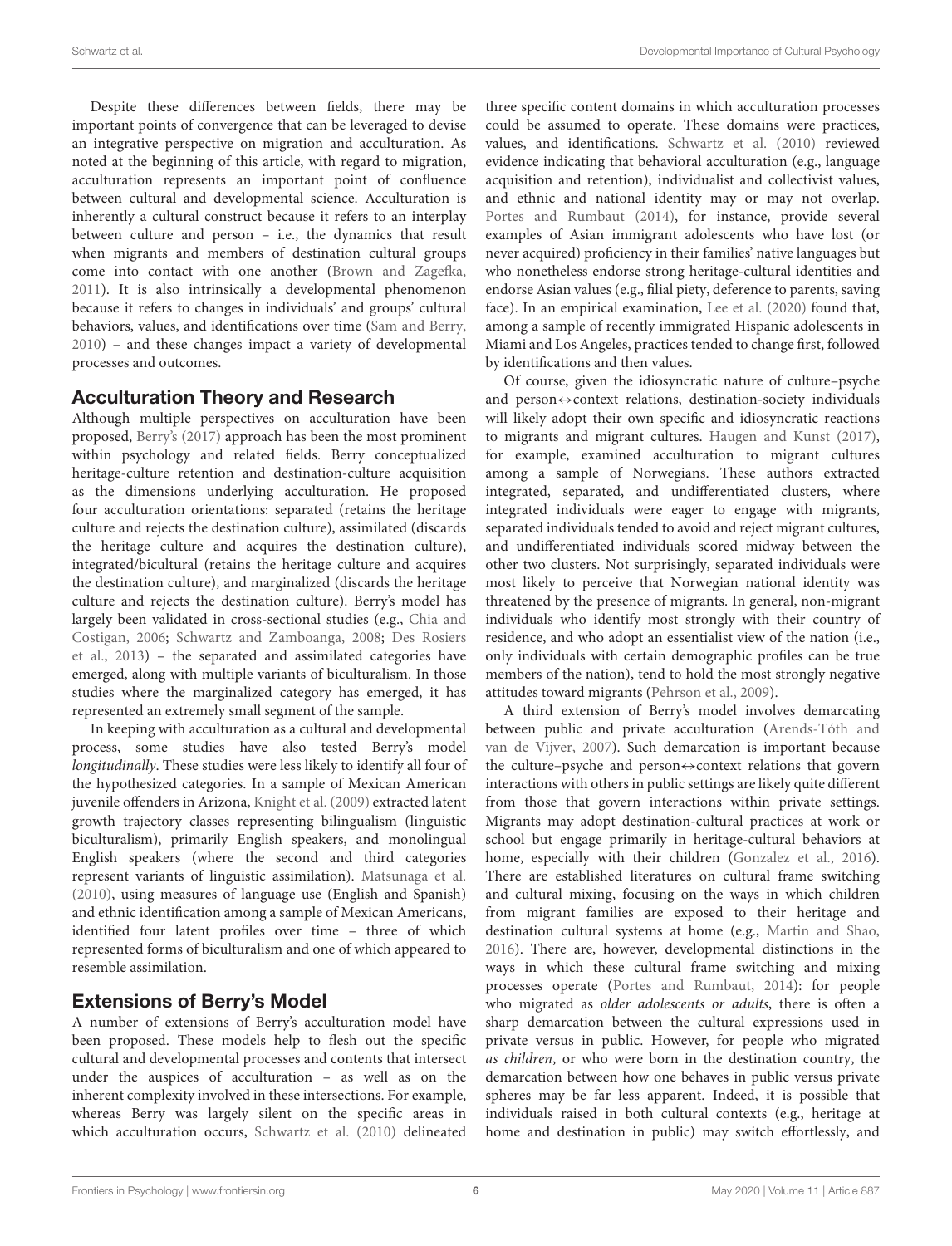frequently, between these cultural systems within a variety of social contexts.

# Developmental Understandings of Acculturation

Developmental extensions of [Berry's](#page-10-0) [\(2017\)](#page-10-0) work make clear that acculturation is far more nuanced and complex than the original Berry model would suggest. Specifically, acculturation is likely to be regulated by person⇔context interplay and by wider social-ecological influences [\(Meca et al.,](#page-11-23) [2019\)](#page-11-23), as developmental scientists (e.g., [Lerner and Overton,](#page-11-5) [2008\)](#page-11-5) would suggest. From an integrated developmental/cultural psychology perspective, the ways in which individual people and groups acculturate are multicausal – based on interactions between migrants and destination-society individuals as well as on social-ecological contexts such as family, neighborhood, political climate, and historical receptivity of the destination society toward migrants (see [Fuller and García Coll,](#page-11-40) [2010,](#page-11-40) for a review). Acculturation also affects other developmental processes, including personal identity [\(Meca et al.,](#page-11-41) [2017a](#page-11-41)[,b\)](#page-11-42) and family functioning [\(Schwartz](#page-12-31) [et al.,](#page-12-31) [2015\)](#page-12-31). Further, the social-ecological conditions that guide acculturation can (and often do) change over chronological and generational time – such that the receiving context in a given country or region is likely different following a change in government, as economic conditions shift, and as political movements gain or erode rights and recognition for various segments of the population [\(Meca et al.,](#page-11-23) [2019\)](#page-11-23). Contexts of reception also likely change as the children and grandchildren of previous waves of migrants become part of the destination cultural group [\(van Oudenhoven and Ward,](#page-12-32) [2013\)](#page-12-32).

Within a given cultural context and time, there is a great deal of diversity in the ways in which migrants acculturate. Within the same socio-cultural context, some migrants may engage more with the destination cultural system, and others may engage less. A similar statement can be made regarding retention of migrants' cultural heritage. One trend that has been reported across a range of studies and contexts is that young migrants – children, adolescents, and young adults – are especially likely to be bicultural (e.g., [Berry et al.,](#page-10-8) [2006;](#page-10-8) [Chia](#page-11-32) [and Costigan,](#page-11-32) [2006;](#page-11-32) [Schwartz and Zamboanga,](#page-12-28) [2008;](#page-12-28) [Nguyen and](#page-11-4) [Benet-Martínez,](#page-11-4) [2013\)](#page-11-4). Young migrants likely engage strongly with both their heritage and destination cultural systems, because they likely have been educated in the destination society and likely have older family members (e.g., parents, aunts/uncles, grandparents) who are oriented primarily toward the family's cultural heritage. Further, acculturation levels and profiles change over both "macro" (months and years) and "micro" (days and weeks) spans of time. Although research on acculturation at the micro level is only beginning, it appears that micro and macro level acculturation processes may be characterized by different patterns and correlates. Indeed, a key principle of developmental science is that the same process can operate differently across different time scales (e.g., days and weeks versus months and years; [Lichtwarck-Aschoff et al.,](#page-11-43) [2008;](#page-11-43) [Lerner et al.,](#page-11-44) [2009\)](#page-11-44).

[Schwartz et al.](#page-12-31) [\(2015,](#page-12-31) [2019\)](#page-12-33) conducted studies both at the macro level (6-month time intervals) and micro level (daily intervals). At the macro level, [Schwartz et al.](#page-12-31) [\(2015\)](#page-12-31) found that, among a sample of recently arrived Hispanic adolescents in Miami and Los Angeles, acculturative change tended to be characterized by increases in Hispanic and US practices, values, and/or identifications. Youth who increased on all six acculturative components across time reported the most favorable psychological functioning (self-esteem, optimism, low depressive symptoms) and relationships with parents. Findings at the micro level (Schwartz et al., under review) with Hispanic college students in Miami indicated that daily changes were characterized as fluctuations (i.e., movement both up and down across days) in all six acculturative components, and that these fluctuations – especially fluctuations in US national identity and in collectivist values – were most deleterious for well-being, internalizing symptoms, and externalizing problems at the end of the 12-day study period.

It can therefore be surmised that, across longer periods of time (i.e., months or years), increases (or decreases) in indices of acculturation can be expected, and especially among migrant youth, increases in acculturation indices may be associated with positive well-being. Such change patterns may be most likely to take the form of biculturalism for migrant children, adolescents, and young adults – age groups who are apt to be exposed considerably to both private (heritage) and public (destination) cultural systems. Across short periods of time, however – such as days or weeks – change in acculturative processes are more likely to lead to negative psychosocial outcomes. One conclusion that can be drawn is that gradual change in acculturative processes may be most adaptive, and that sharp or sudden changes or fluctuations may be destabilizing and upsetting. It is possible that the person $\leftrightarrow$ context relations that drive longer-term changes in acculturation are more stable, whereas the person⇔context relations that drive daily changes are less so.

### Types of Migrants

Contemporary theories of acculturation stipulate that acculturative processes – and therefore culture–psyche interactions and person $\Leftrightarrow$  context relations – operate quite differently across various types of migrants. [Steiner](#page-12-34) [\(2009\)](#page-12-34); [Berry](#page-10-0) [\(2017\)](#page-10-0), and [Salas-Wright and Schwartz](#page-12-35) [\(2019\)](#page-12-35) have enumerated several migrant types – namely legal immigrants, undocumented immigrants, refugees, and crisis migrants. Briefly, legal immigrants move by choice and with valid documentation for long-term stay in the destination country; undocumented immigrants cross national borders illegally or overstay their visa; refugees are displaced by wars, natural disasters, despotic governments, famines, droughts, and other catastrophic events and are involuntary settled in other countries by international aid agencies; asylum seekers move voluntarily but under duress, and request emergency permission to enter or remain in a new country; and crisis migrants do not fit neatly within any of the other categories. Some may seek asylum, whereas others immigrate illegally and still others may classify as refugees. The Syrian migration to Europe and the Venezuelan migration to the United States and to other South American countries represent examples of crisis migration. As [Salas-Wright and Schwartz](#page-12-35) [\(2019\)](#page-12-35) note, crisis migration is characterized by a number of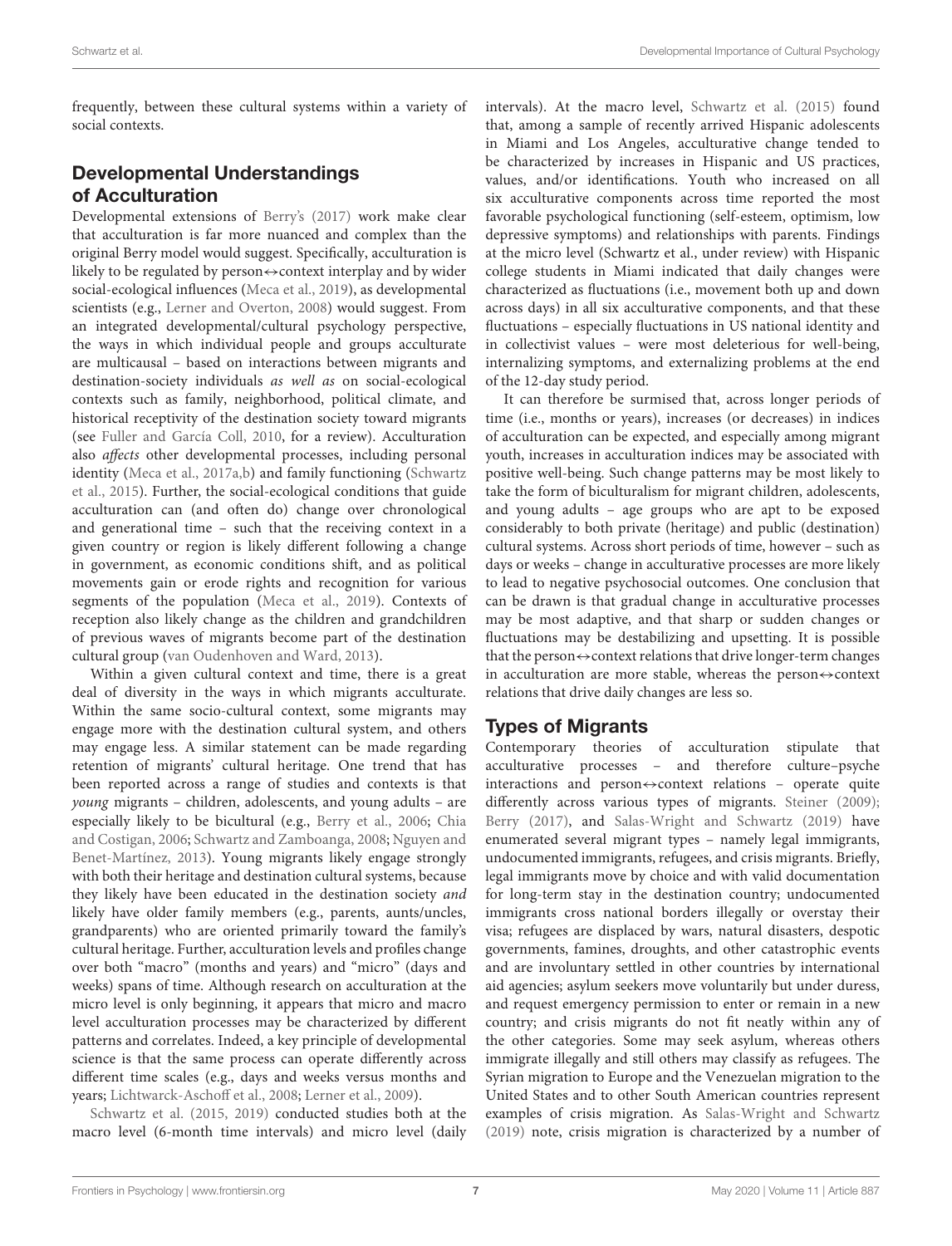readily recognizable features: (a) the move is unplanned or hastily planned; (b) the flow of migrants is large, and many migrants arrive in the destination countries within a relatively short time span; (c) the migrant flow originates from a single country or region, but migrants settle in a variety of destinations (usually the nations that are willing to accept them); and (d) migrants arrive with considerable traumatic exposure and mental health burdens. It stands to reason that these various migrant types would experience quite different culture–psyche interactions and person⇔context relations. We discuss some of these differences in the next section, where we propose ways to incorporate fundamental cultural-psychology and developmental-science principles into acculturation theory and research.

# INCORPORATING KEY DEVELOPMENTAL AND CULTURAL PRINCIPLES INTO ACCULTURATION RESEARCH

Given the inherently developmental operationalization of acculturation, longitudinal studies are necessary to identify the specific patterns of, and challenges to, acculturation and adaptation within and across the migrant types enumerated in the previous section. It is also essential to conduct such studies with sufficient statistical power and nuanced measures to facilitate differentiation between legal and undocumented migrants, differentiation between refugees and asylum seekers, and identifying and separating crisis migrants from other migrant types. Thus far, the confluence between cultural and developmental science perspectives on acculturation has been limited largely to cross-sectional and experimental studies, which do not permit examination of how acculturative processes change over time in response to interactions between migrants and destination-society individuals, and in response to the socialecological factors that are related to (and may be a function of) these interactions.

It is essential for such longitudinal work on acculturation to incorporate developmental principles such as equifinality, multifinality, and person⇔context relations [\(Meca et al.,](#page-11-23) [2019\)](#page-11-23). The cultural principle of mutual constitution appears to be consistent with these developmental science themes. For example, two Turkish migrants in The Netherlands may start with the same levels of Turkish and Dutch practices, values, and identifications, but these two individuals may deviate considerably in their over-time trajectories of these acculturation components. These individual differences may be rooted in the two people's families, in the communities where they settle, or in the environments where they find employment.

It is also essential for developmentally oriented work in acculturation to incorporate cultural principles. Examining how cultural realities, such as the prevailing value systems and sets of acceptable behaviors and interaction styles, influence person↔context relations among migrants is an important research direction. It is important to examine how the culturaldevelopmental interplay may manifest differently for different categories of migrants – and especially (a) between legal and undocumented immigrants and (b) between "unwanted" or "threatening" migrants (e.g., crisis migrants, undocumented immigrants, and refugees) and other types of migrants. It is possible, for example, that undocumented immigrants may be scorned if they attempt to publicly identify with the nation where they reside [\(Staerklé et al.,](#page-12-36) [2010\)](#page-12-36). Legally admitted immigrants, on the other hand, may be encouraged to identify publicly with their nation of residence [\(Kessler et al.,](#page-11-45) [2010\)](#page-11-45). Unwanted or threatening migrants may be deliberately excluded or rejected from the destination society, as well as blamed for that society's social ills and problems [\(Chavez,](#page-11-46) [2013\)](#page-11-46). As a result, the opportunities available to undocumented immigrants and to some refugee and crisis migrant groups may be limited by constraints imposed by the destination society.

### Need for Pre-migration Timepoints

There may also be important pre-migration differences across migrant individuals, and these pre-migration differences may elicit specific culture–psyche interactions and person⇔context relations. For example, Turkish migrants in The Netherlands may have lived in different parts of Turkey, may have interacted differently with Turkish social institutions, or may have left behind more versus fewer social ties in Turkey. Indeed, incorporation of pre-migration timepoints into longitudinal studies of acculturation is an important future direction [\(Tartakovsky,](#page-12-37) [2009;](#page-12-37) [Salas-Wright and Schwartz,](#page-12-35) [2019\)](#page-12-35). A de facto assumption in much migration research is that all migrants from a given group are equivalent upon arrival, or that experiences occurring prior to migration are not important. However, Tartakovsky's work, conducted with Russian and Ukrainian Jewish adolescents and young adults planning to move to Israel, indicates that pre-migration ethnic identity predicts postmigration perceived discrimination. That is, youth who were more attached to Russia or Ukraine prior to moving to Israel were most likely to perceive themselves as being discriminated against once they were living in Israel. So pre-migration experiences may contribute to equifinality and multifinality in acculturation (and other migration-related experiences) following migration. Premigration experiences may also be part of the person $\leftrightarrow$ context relations that direct developmental processes.

Assessment of pre-migration experiences may be of greatest importance vis-à-vis refugees and crisis migrants. By definition, refugees and crisis migrants have experienced traumatic conditions that led them to leave their homelands suddenly (or to be forcibly displaced). As an example, [Scaramutti et al.](#page-12-38) [\(2019\)](#page-12-38) surveyed a sample of adult Puerto Rican Hurricane Maria survivors – half of whom had relocated to Florida following the storm and half of whom had remained on the island. These authors found that more than 65% of individuals who had migrated to Florida met clinical criteria for post-traumatic stress disorder. Although Puerto Ricans are US citizens, their experiences migrating to the US mainland are similar to those of other Hispanic migrants [\(Acosta-Belén and Santiago,](#page-10-9) [2018\)](#page-10-9). Studies tracking the acculturation of these hurricane migrants would have to consider these people's traumatic exposure – experiencing a strong Category 4 hurricane with sustained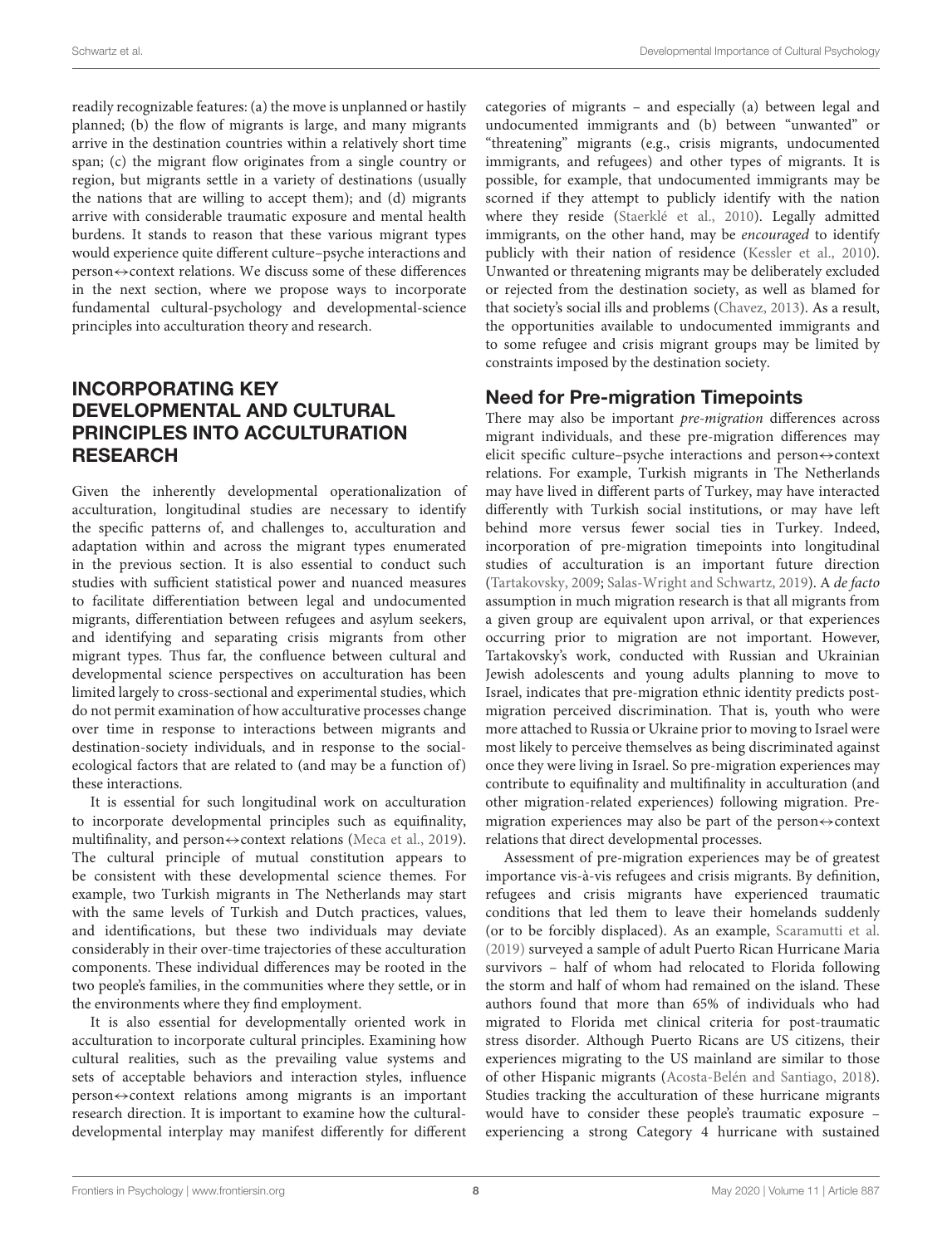winds of 155 miles per hour (248 km per hour), losing their homes and many of their possessions, and making a hurried and unplanned move to the US mainland. It is likely that similar statements could be made about Syrians and Venezuelans fleeing crumbling societies, Central Americans fleeing gang violence, and individuals fleeing civil wars in various African nations. Although it is logistically difficult to assess people before they migrate, doing so would help us understand the person $\leftrightarrow$ context relations, equifinality, and multifinality that these migrants experience following arrival in their destination societies.

## Longitudinal Changes in Public Versus Private Acculturation

Yet another direction for future developmental research on migration involves the ways in which migrants express their heritage and destination cultural "selves" in private versus public settings. That is, are trajectories of acculturative processes different in terms of how migrants interact with family members and close friends versus how they operate in public settings such as work and school? [Arends-Tóth and van de Vijver'](#page-10-7)s [\(2007\)](#page-10-7) demarcation of public versus private acculturation focused on language use and other cultural practices, but do migrants also identify with their heritage and destination societies differently when they are at home than when they are at work or school? Do expressions of individualist and collectivist values differ across public versus private settings? Do the developmental trajectories of these public versus private types of acculturation predict psychosocial and health outcomes differently? How are such differences attributable to culture–psyche interactions and person⇔context relations?

It is also important to examine the extent to which daily fluctuations in acculturative processes – which have been shown to negatively predict mental health [\(Schwartz et al.,](#page-12-33) [2019\)](#page-12-33) – may be a consequence of discomfort with having to change one's cultural self between public and private settings. Given [Rudmin'](#page-12-39)s [\(2003\)](#page-12-39) postulate that greater distance between heritage and destination cultural systems is more likely to lead to difficulties with acculturation and biculturalism, can a similar statement be advanced regarding the cultural distance between one's private and public cultural contexts? How does such cultural distance predict difficulties with acculturation, and does this predictive effect differ across migrant types?

### **REFERENCES**

- <span id="page-10-9"></span>Acosta-Belén, E., and Santiago, C. E. (2018). Puerto Ricans in the United States: A Contemporary Portrait, 2nd Edn. Boulder, CO: Lynne Rienner.
- <span id="page-10-4"></span>Adamopoulos, J., and Lonner, W. J. (2001). "Culture and psychology at a crossroad: historical perspective and theoretical analysis," in Handbook of Culture and Psychology, ed. D. Matsumoto (Oxford: Oxford University Press), 11–33.
- <span id="page-10-7"></span>Arends-Tóth, J., and van de Vijver, F. J. R. (2007). Acculturation attitudes: A comparison of measurement methods. J. Appl. Soc. Psychol. 37, 1462–1488.
- <span id="page-10-2"></span>Arnett, J. J. (2008). The neglected 95%: why American psychology needs to become less American. Am. Psychol. 63, 602–614. [doi: 10.1037/0003-066X.63.7.602](https://doi.org/10.1037/0003-066X.63.7.602)
- <span id="page-10-0"></span>Berry, J. W. (2017). "Theories and models of acculturation," in Oxford Handbook of Acculturation and Health, eds S. J. Schwartz and J. B. Unger (New York: Oxford University Press), 15–28.

## **CONCLUSION**

In this article, we have outlined both cultural and developmental approaches to the study of international migrants, and have focused on acculturation as a point of confluence between cultural and developmental perspectives. The cultural context for migrants' developmental trajectories of acculturation (and other cultural processes) is framed by the interplay between migrants and destination-society individuals – and this interplay and the contexts that it creates are more versus less supportive for some migrant groups than for others. There are also important individual differences within migrant groups in terms of cultural adjustment – differences that may be due, at least in part, to experiences occurring prior to migration, as well as different interactions with family members, peers, coworkers, neighbors, et cetera.

It is also essential to capitalize on the information synthesized here to design interventions to promote successful acculturation among migrants as well as to increase destination-society individuals' receptivity to migrants. To be most effective, such interventions should involve both cultural and developmental principles. For example, facilitating contact between migrants and destination-society individuals may help to bring migrants and destination society members closer together and change the person⇔context relations for both groups. At the same time, it is also essential to consider where individual migrants stand in terms of their pre-migration experiences, their interactions with social contexts within the destination society, and their specific acculturation profiles. Indeed, approaches have been developed that allow for specific intervention components to be delivered to individuals and subgroups who most need them [\(Collins et al.,](#page-11-47) [2014\)](#page-11-47). It is our hope that the present article will help to advance the study of international migration and to facilitate the design of interventions to help migrants to thrive within their destination societies and communities.

# AUTHOR CONTRIBUTIONS

SS drafted the initial manuscript. ÁS, AM, VB-M, and CW reframed the cultural and developmental sections of the manuscript. CM, CC, JU, and NP made other substantive edits and comments.

- <span id="page-10-8"></span>Berry, J. W., Phinney, J. S., Sam, D. L., and Vedder, P. (eds) (2006). Immigrant Youth in Cultural Transition. Mahwah, NJ: Lawrence Erlbaum Associates.
- <span id="page-10-1"></span>Billett, S. (1998). Ontogeny and participation in communities of practice: a sociocognitive view of adult development. Stud. Educ. Adults 30, 21–34.
- <span id="page-10-3"></span>Bowman, N. A., Kitayama, S., and Nisbett, R. E. (2009). Social class differences in self, attribution, and attention: socially expansive individualism of middle-class Americans. Pers. Soc. Psychol. Bull. 35, 880–893. [doi: 10.1177/](https://doi.org/10.1177/0146167209334782) [0146167209334782](https://doi.org/10.1177/0146167209334782)
- <span id="page-10-6"></span>Brown, R., and Zagefka, H. (2011). The dynamics of acculturation: an intergroup perspective. Adv. Exp. Soc. Psychol. 44, 129–184. [doi: 10.1177/](https://doi.org/10.1177/0146167216679642) [0146167216679642](https://doi.org/10.1177/0146167216679642)
- <span id="page-10-5"></span>Causadias, J. M. (2013). A roadmap for the integration of culture into developmental psychopathology. Dev. Psychopathol. 25, 1375–1398. [doi: 10.](https://doi.org/10.1017/S0954579413000679) [1017/S0954579413000679](https://doi.org/10.1017/S0954579413000679)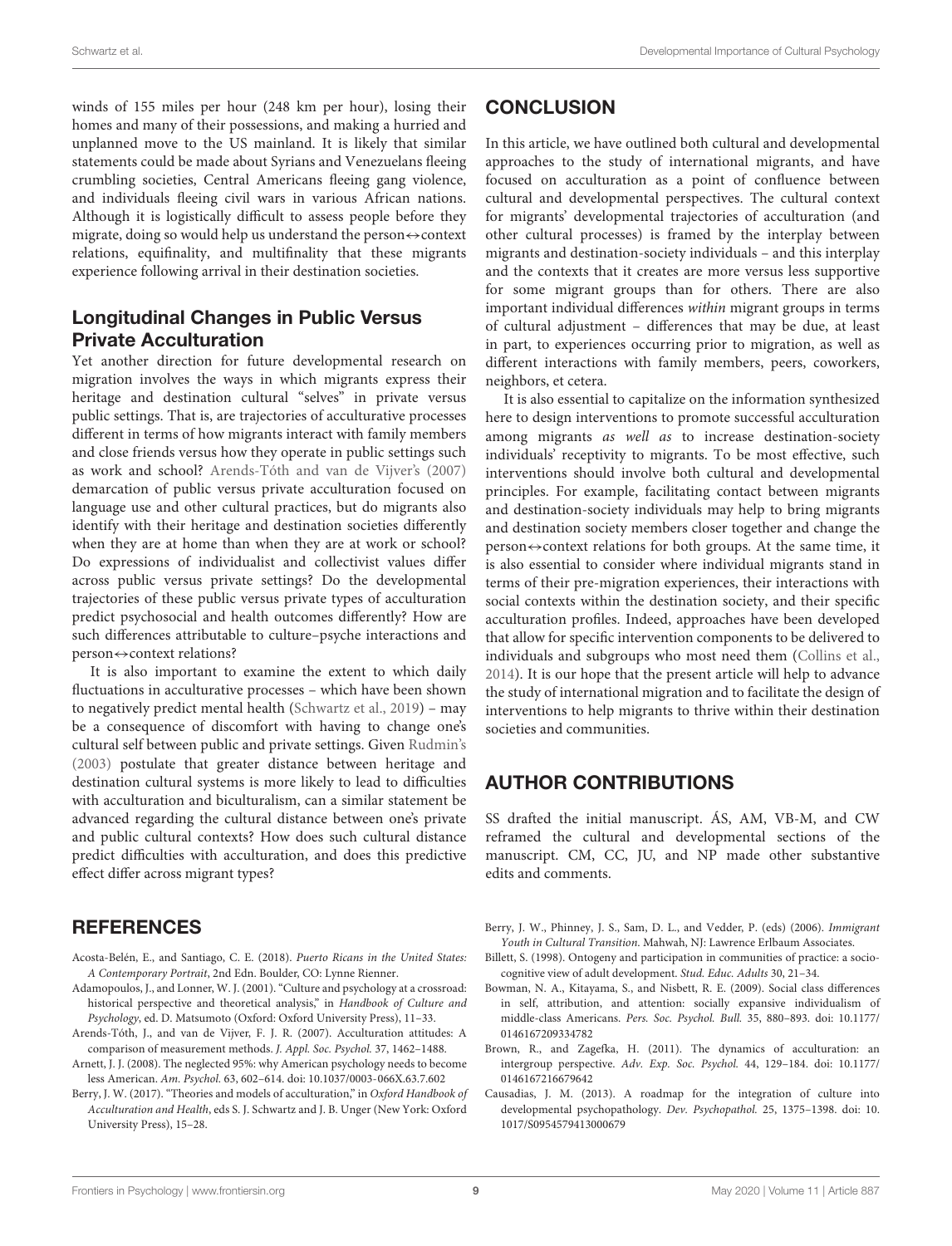<span id="page-11-46"></span>Chavez, L. R. (2013). The Latino Threat. Berkeley: University of California Press.

- <span id="page-11-32"></span>Chia, A.-L., and Costigan, C. L. (2006). A person-centred approach to identifying acculturation groups among Chinese Canadians. Int. J. Psychol. 41, 397–412.
- <span id="page-11-16"></span>Cicchetti, D. (2016). Socioemotional, personality, and biological development: illustrations from a multilevel developmental psychopathology perspective on child maltreatment. Annu. Rev. Psychol. 67, 187–211. [doi: 10.1146/annurev](https://doi.org/10.1146/annurev-psych-122414-033259)[psych-122414-033259](https://doi.org/10.1146/annurev-psych-122414-033259)
- <span id="page-11-28"></span>Cohen, D. (2010). "Methods in cultural psychology," in Handbook of Cultural Psychology, eds S. Kitayama and D. Cohen (New York, NY: Guilford), 196–236.
- <span id="page-11-6"></span>Cole, M. (1996). Cultural Psychology: A Once and Future Discipline. London: Harvard University Press.
- <span id="page-11-47"></span>Collins, L. M., Nehum-Shani, I., and Almirall, D. (2014). Optimization of behavioral dynamic treatment regimens based on the sequential, multiple assignment, randomized trial (SMART). Clin. Trials 11, 426–434. [doi: 10.1177/](https://doi.org/10.1177/1740774514536795) [1740774514536795](https://doi.org/10.1177/1740774514536795)
- <span id="page-11-22"></span>Côté, J. E., and Levine, C. G. (2002). Identity Formation, Agency, and Culture: A Social Psychological Synthesis. Mahwah, NJ: Lawrence Erlbaum Associates.
- <span id="page-11-10"></span>Cross, S. E., Hardin, E. E., and Gercek-Swing, B. (2011). The What, How, Why, and Where of self-construal. Pers. Soc. Psychol. Rev. 15, 142–179. [doi: 10.1177/](https://doi.org/10.1177/1088868310373752) [1088868310373752](https://doi.org/10.1177/1088868310373752)
- <span id="page-11-19"></span>Davis-Kean, P. E. (2005). The influence of parent education and family income on child achievement: the indirect role of parental expectations and the home environment. J. Fam. Psychol. 19, 294–304. [doi: 10.1037/0893-3200.19.2.294](https://doi.org/10.1037/0893-3200.19.2.294)
- <span id="page-11-14"></span>DeHaan, M., and Gunnar, M. R. (eds) (2009). Handbook of Developmental Social Neuroscience. New York, NY: Guilford.
- <span id="page-11-33"></span>Des Rosiers, S. E., Schwartz, S. J., Zamboanga, B. L., Ham, L. S., and Huang, S. (2013). A cultural and social-cognitive model of differences in acculturation orientations, alcohol expectancies, and alcohol risk behaviors among Hispanic college students. J. Clin. Psychol. 69, 319–340. [doi: 10.1002/jclp.21859](https://doi.org/10.1002/jclp.21859)
- <span id="page-11-20"></span>Erikson, E. H. (1950). Childhood and Society. New York, NY: Norton.
- <span id="page-11-40"></span>Fuller, B., and García Coll, C. (2010). Learning from Latinos: contexts, families, and child development in motion. Dev. Psychol. 46, 559–565. [doi: 10.1037/a0019412](https://doi.org/10.1037/a0019412)
- <span id="page-11-18"></span>Gestsdóttir, S., and Lerner, R. M. (2008). Positive development in adolescence: the development and role of intentional self-regulation. Hum. Dev. 51, 202–224. [doi: 10.1007/s10964-010-9537-2](https://doi.org/10.1007/s10964-010-9537-2)
- <span id="page-11-24"></span>Gifford-Smith, M., Dodge, K. A., Dishion, T. J., and McCord, J. (2005). Peer influence in children and adolescents: crossing the bridge from developmental to intervention science. J. Abnorm. Child Psychol. 33, 255–265. [doi: 10.1007/](https://doi.org/10.1007/s10802-005-3563-7) [s10802-005-3563-7](https://doi.org/10.1007/s10802-005-3563-7)
- <span id="page-11-38"></span>Gonzalez, J., Pollard-Durodola, S., Saenz, L., Soares, D., Davis, H., Resendez, N., et al. (2016). Spanish and English early literacy profiles of preschool Latino English language learner children. Early Educ. Dev. 27, 513–531.
- <span id="page-11-37"></span>Haugen, I., and Kunst, J. R. (2017). A two-way process? A qualitative and quantitative investigation of majority members' acculturation. Int. J. Intercult. Relat. 60, 67–82.
- <span id="page-11-27"></span>Hawkins, J. D., Kosterman, R., Catalano, R. F., Hill, K. G., and Abbott, R. D. (2005). Promoting positive adult functioning through social development intervention in childhood: long-term effects from the Seattle Social Development Project. Arch. Pediatr. Adolesc. Med. 159, 25–31. [doi: 10.1001/archpedi.159.1.25](https://doi.org/10.1001/archpedi.159.1.25)
- <span id="page-11-0"></span>Heine, S., and Ruby, M. B. (2010). Cultural psychology. Wiley Interdiscipl. Rev. 1, 254–266. [doi: 10.1002/wcs.7](https://doi.org/10.1002/wcs.7)
- <span id="page-11-11"></span>Henrich, J., Heine, S. J., and Norenzayan, A. (2010). The weirdest people in the world? Behav. Brain Sci. 33, 61–83.
- <span id="page-11-3"></span>Hong, Y. Y., Morris, M. W., Chiu, C. Y., and Benet-Martinez, V. (2000). Multicultural minds: a dynamic constructivist approach to culture and cognition. Am. Psychol. 55, 709–720. [doi: 10.1037//0003-066x.55.7.709](https://doi.org/10.1037//0003-066x.55.7.709)
- <span id="page-11-13"></span>Jones, S. (2014). Georgia: A Political History Since Independence. London: I. B. Tauris.
- <span id="page-11-25"></span>Kaslow, N. J., Broth, M. R., Smith, C. O., and Collins, M. H. (2012). Familybased interventions for child and adolescent disorders. J. Marital Fam. Ther. 38, 82–100. [doi: 10.1111/j.1752-0606.2011.00257.x](https://doi.org/10.1111/j.1752-0606.2011.00257.x)
- <span id="page-11-45"></span>Kessler, T., Mummendey, A., Funke, F., Brown, R., Binder, J., Zagefka, H., et al. (2010). We all live in Germany but. Ingroup projection, group-based emotions, and prejudice against immigrants. Eur. J. Soc. Psychol. 40, 985–997.
- <span id="page-11-34"></span>Knight, G. P., Vargas-Chanes, D., Losoya, S. H., Cota-Robles, S., Chassin, L., and Lee, J. (2009). Acculturation and enculturation trajectories among Mexican-American adolescent offenders. J. Res. Adolesc. 19, 625–653. [doi: 10.1111/j.](https://doi.org/10.1111/j.1532-7795.2009.00614.x) [1532-7795.2009.00614.x](https://doi.org/10.1111/j.1532-7795.2009.00614.x)
- <span id="page-11-36"></span>Lee, T. K., Meca, A., Unger, J. B., Zamboanga, B. L., Baezconde-Garbanati, L., Gonzales-Backen, M., et al. (2020). Dynamic transition patterns in acculturation among Hispanic adolescents. Child Dev. 91, 78–95. [doi: 10.1111/](https://doi.org/10.1111/cdev.13148) [cdev.13148](https://doi.org/10.1111/cdev.13148)
- <span id="page-11-17"></span>Lerner, R. M. (2012). Developmental psychology: past, present, and future. Int. J. Dev. Psychol. 6, 29–36.
- <span id="page-11-21"></span>Lerner, R. M., Freund, A. M., DeStefanis, I., and Habermas, J. (2001). Understanding developmental regulation in adolescence: the use of the selection, optimization, and compensation model. Hum. Dev. 44, 29–50.
- <span id="page-11-5"></span>Lerner, R. M., and Overton, W. F. (2008). Exemplifying the integrations of the relational developmental system: synthesizing theory, research, and application to promote positive development and social justice. J. Adolesc. Res. 23, 245–255.
- <span id="page-11-44"></span>Lerner, R. M., Schwartz, S. J., and Phelps, E. (2009). Problematics of time and timing in the longitudinal study of human development: theoretical and methodological issues. Hum. Dev. 52, 44–68. [doi: 10.1159/000189215](https://doi.org/10.1159/000189215)
- <span id="page-11-43"></span>Lichtwarck-Aschoff, A., van Geert, P., Bosma, H. A., and Kunnen, S. (2008). Time and identity: a framework for research and theory formation. Dev. Rev. 28, 370–400.
- <span id="page-11-8"></span>Markus, H., and Kitayama, S. (1991). Culture and the self: implications for cognition, emotion, and motivation. Psychol. Rev. 98, 224–253.
- <span id="page-11-9"></span>Markus, H. R., and Kitayama, S. (2003). Culture, self, and the reality of the social. Psychol. Inq. 14, 277–283.
- <span id="page-11-7"></span>Markus, H. R., and Kitayama, S. (2010). Cultures and selves: a cycle of mutual constitution. Perspect. Psychol. Sci. 5, 420–430. [doi: 10.1177/174569161037](https://doi.org/10.1177/1745691610375557) [5557](https://doi.org/10.1177/1745691610375557)
- <span id="page-11-26"></span>Marsh, S., Foley, L. S., Wilks, D. C., and Maddison, R. (2013). Family-based interventions for reducing sedentary time in youth: a systematic review of randomized controlled trials. Obes. Rev. 15, 117–133. [doi: 10.1111/obr.12105](https://doi.org/10.1111/obr.12105)
- <span id="page-11-39"></span>Martin, L., and Shao, B. (2016). Early immersive culture mixing: the key to understanding cognitive and identity differences among multiculturals. J. Cross Cult. Psychol. 17, 1409–1429.
- <span id="page-11-1"></span>Matsumoto, D. (2001). "Introduction," in Handbook of culture and psychology, ed. D. Matsumoto (Oxford: Oxford University Press), 3–7.
- <span id="page-11-12"></span>Matsumoto, D. (2002). The New Japan: Debunking Seven Cultural Stereotypes. Yarmouth, ME: Intercultural Press.
- <span id="page-11-35"></span>Matsunaga, M., Hecht, M., Elek, E., and Ndiaye, K. (2010). Ethnic identity development and acculturation: a longitudinal analysis of Mexican-heritage youth in the Southwest United States. J. Cross Cult. Psychol. 41, 410–427. [doi:](https://doi.org/10.1177/0022022109359689) [10.1177/0022022109359689](https://doi.org/10.1177/0022022109359689)
- <span id="page-11-31"></span>Maxwell, S. E., and Cole, D. A. (2007). Bias in cross-sectional analyses of longitudinal mediation. Psychol. Methods 12, 23–44. [doi: 10.1080/00273171.](https://doi.org/10.1080/00273171.2011.606716) [2011.606716](https://doi.org/10.1080/00273171.2011.606716)
- <span id="page-11-41"></span>Meca, A., Cobb, C. L., Xie, D., and Schwartz, S. J. (2017a). Exploring adaptive acculturation approaches among undocumented Latinos/as: a test of Berry's model. Couns. Psychol. 45, 1115–1140.
- <span id="page-11-42"></span>Meca, A., Sabet, R. F., Farrelly, C., Benitez, C. G., Schwartz, S. J., Gonzales-Backen, M., et al. (2017b). Personal and cultural identity development in recently immigrated Hispanic adolescents: links with psychosocial functioning. Cultur. Divers. Ethnic. Minor. Psychol 23, 348–361. [doi: 10.1037/cdp0](https://doi.org/10.1037/cdp0000129) [000129](https://doi.org/10.1037/cdp0000129)
- <span id="page-11-23"></span>Meca, A., Eichas, K., Schwartz, S. J., and Davis, R. A. (2019). "Biculturalism and bicultural identity development: a relational model of bicultural systems," in Youth in Multicultural Societies: New Direction for Future Research and Interventions, eds P. Titzmann and P. Jugert (New York, NY: Routledge).
- <span id="page-11-29"></span>Miller, J. G. (2005). Essential role of culture in developmental psychology. New Dir. Child Adolesc. Dev. 109, 33–41. [doi: 10.1002/cd.135](https://doi.org/10.1002/cd.135)
- <span id="page-11-2"></span>Morris, M. W., Chiu, C. Y., and Liu, Z. (2015). Polycultural psychology. Annu. Rev. Psychol. 66, 631–659.
- <span id="page-11-4"></span>Nguyen, A. M. D., and Benet-Martínez, V. (2013). Biculturalism and adjustment: a meta-analysis. J. Cross Cult. Psychol. 44, 122–159.
- <span id="page-11-30"></span>Nielsen, M., and Haun, D. (2015). Why developmental psychology is incomplete without comparative and cross-cultural perspectives. Philos. Trans. R. Soc. B 371, 1–7. [doi: 10.1098/rstb.2015.0071](https://doi.org/10.1098/rstb.2015.0071)
- <span id="page-11-15"></span>Overton, W. F. (2015). "Processes, relations, and relational-developmentalsystems," in Theory and method. Volume 1 of the Handbook of Child Psychology and Developmental Science, 7th Edn, eds R. M. Lerner, W. F. Overton, and P. C. M. Molenaar (Hoboken, NJ: Wiley), 9–62.